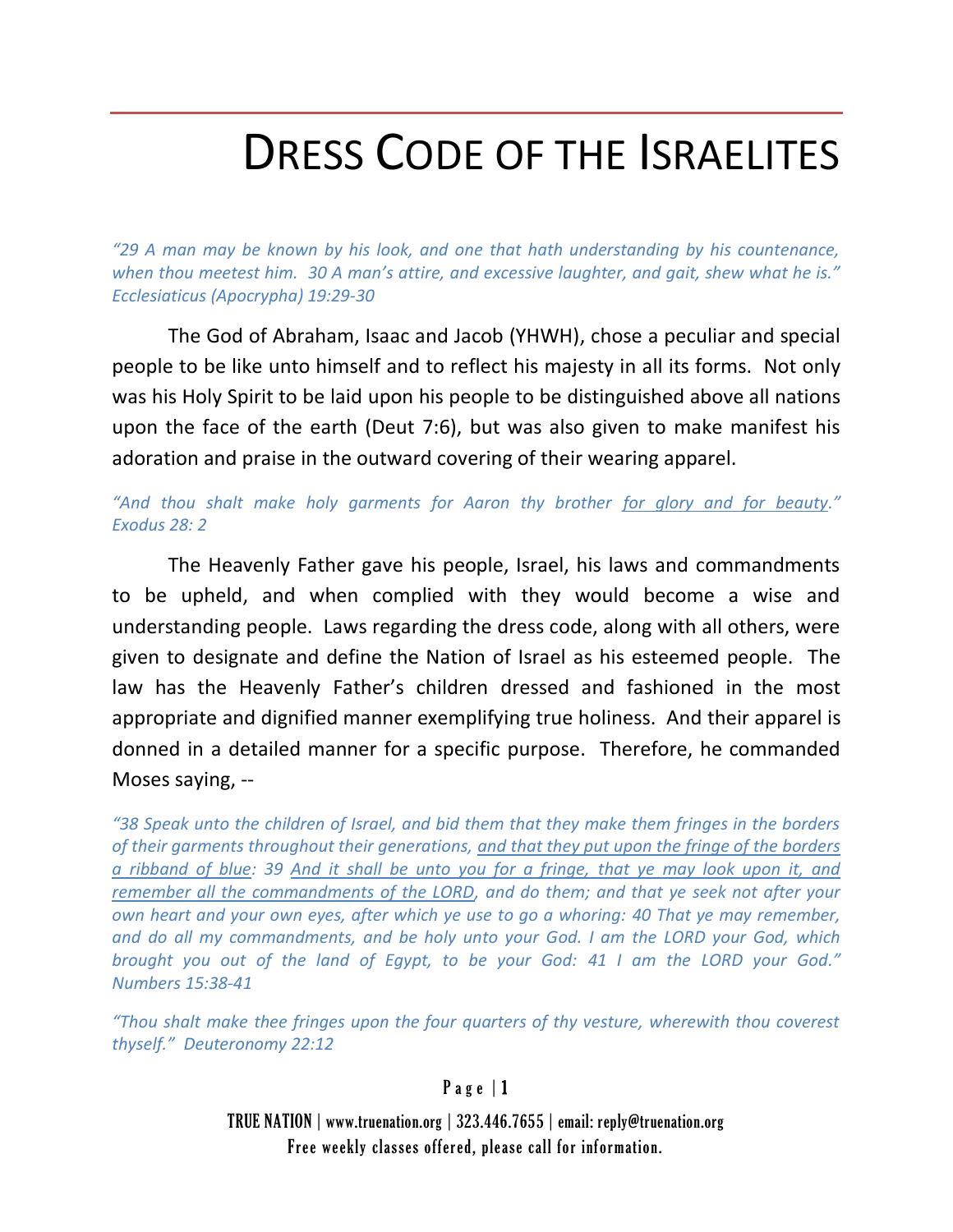

These are specific dress code laws that the children of Israel are commanded to enrich their garments with to show their outstanding and unparallel uniqueness of holiness in the wearing of outer apparel.

*"7 Even every one that is called by my name: for I have created him for my glory, I have formed him; yea, I have made him. 21 This people have I formed for myself; they shall shew forth my praise." Isaiah 43:7, 21*

When the Heavenly Father looked upon his children and saw they were without taste and flair he placed his fashionable and elegant spirit of dress upon them according to his law. This gives an elevated sense of dignity and grace with all nobility to be honored above the other nations.

*"8 Now when I passed by thee, and looked upon thee, behold, thy time was the time of love; and I spread my skirt over thee, and covered thy nakedness: yea, I sware unto thee, and entered into a covenant with thee, saith the Lord GOD, and thou becamest mine. 9 Then washed I thee with water; yea, I throughly washed away thy blood from thee, and I anointed thee with oil. 10 I clothed thee also with broidered work, and shod thee with badgers' skin, and I girded thee about with fine linen, and I covered thee with silk. 11 I decked thee also with ornaments, and I put bracelets upon thy hands, and a chain on thy neck. 12 And I put a jewel on thy forehead, and earrings in thine ears, and a beautiful crown upon thine head. 13 Thus wast thou decked with gold and silver; and thy raiment was of fine linen, and silk, and broidered work; thou didst eat fine flour, and honey, and oil: and thou wast exceeding beautiful, and thou didst prosper into a kingdom. 14 And thy renown went forth among the heathen for thy beauty: for it was perfect through my comeliness, which I had put upon thee, saith the Lord GOD." Ezekiel 16:8-14*

#### Page  $|2$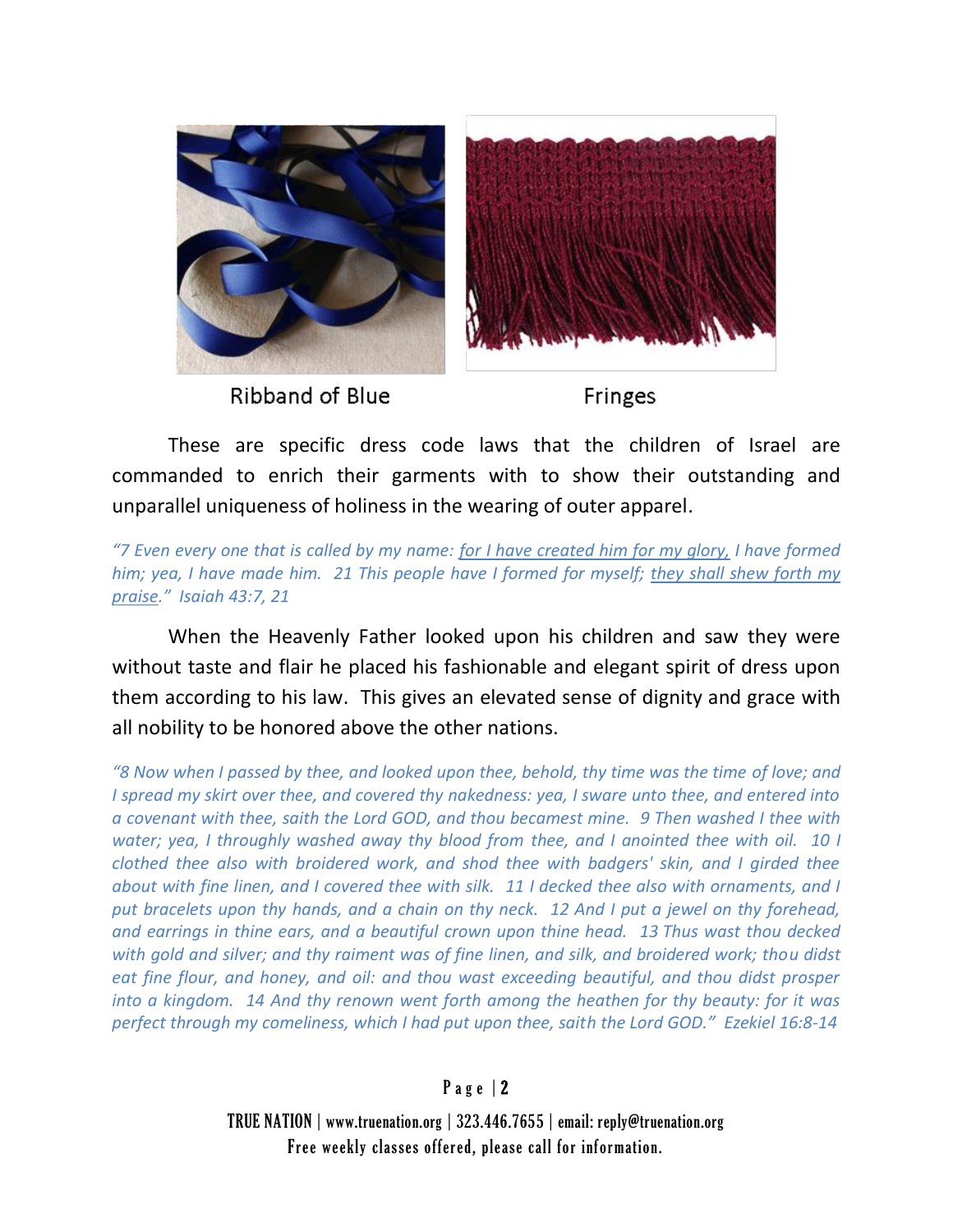Now it is easy to understand why the children of Israel today, even in their unknown state of true identity, have such an inborn sense of fashion and coordination of dress and style that surpasses all other nations with the simple basics of a dress code? This is only one of many verities that show that the Nation of Israel is ready and poised in spirit and mind to give testimony and declaration to the fact that the Israelites of the Holy Bible are still here today and have not been castaway.

*"As for me, this is my covenant with them, saith the LORD; My spirit that is upon thee, and my words which I have put in thy mouth, shall not depart out of thy mouth, nor out of the mouth of thy seed, nor out of the mouth of thy seed's seed, saith the LORD, from henceforth and for ever." Isaiah 59:21*

However because of disobedience to the laws of God, Israel has turned their beauty to shame. Our men have discarded their fringes and royal ribband of blue for sagging pants, excessive baggy clothing and feminine clothing while our women have traded their beautiful modest clothing for skimpy whorish apparel that is not acceptable to YHWH.

*"In like manner also, that women adorn themselves in modest apparel, with shamefacedness and sobriety; not with broided hair, or gold, or pearls, or costly array;" 1 Timothy 2:9*



The clothing of the above women represents modern whoredom and is unlawful for the women of YHWH to wear.

#### Page  $|3|$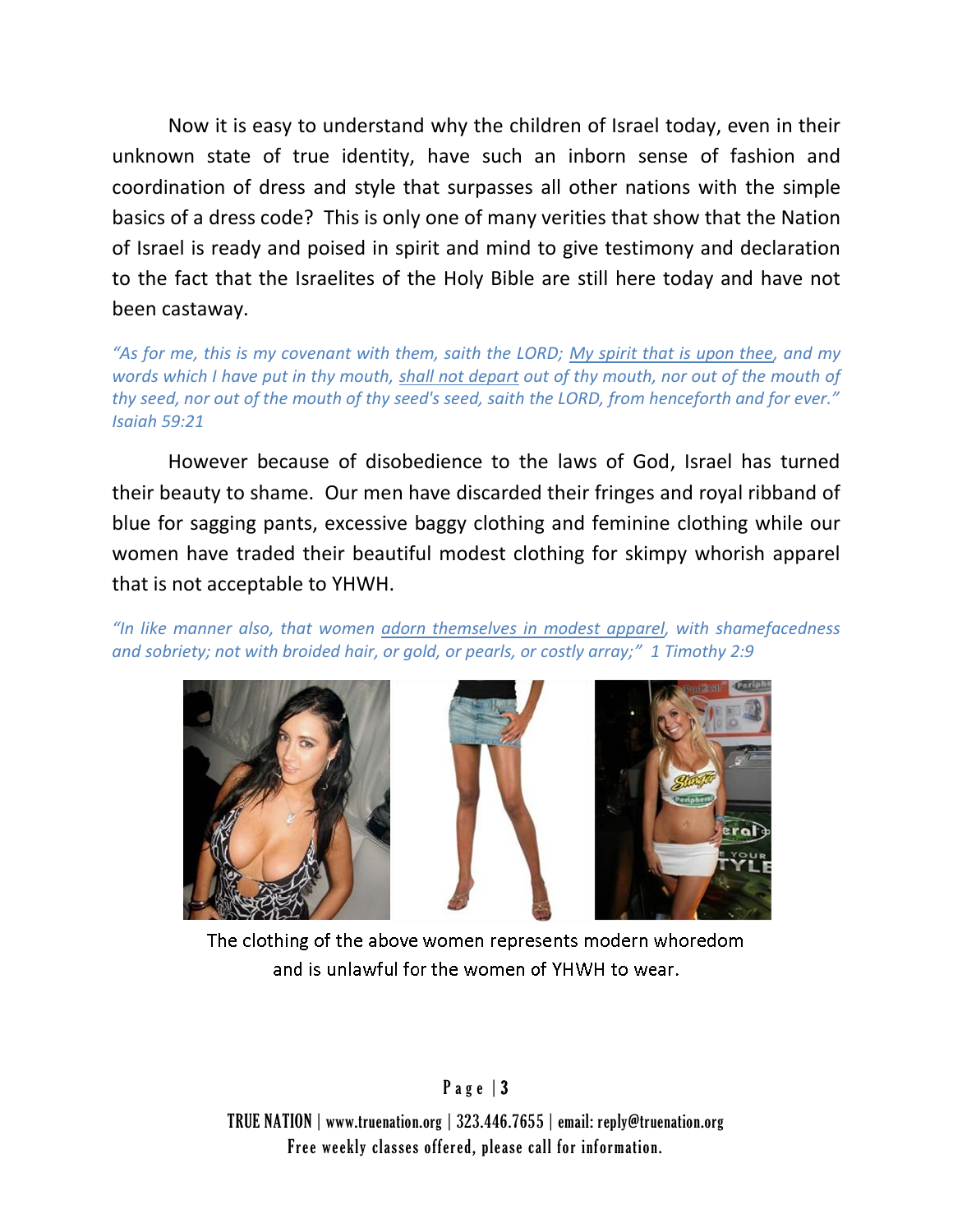

The clothing of the above women may be suitable for today's fashion, but is also unlawful for women of YHWH to wear.

*"And thou shalt make them linen breeches to cover their nakedness; from the loins even unto the thighs they shall reach:" Exodus 28:42*

The scriptures give us a clear account that anything from the loin (below the navel) unto the knee (thigh) should not be exposed in public. Therefore, miniskirts, speedos, bikinis, etc., are indecent when worn in public.

*"The woman shall not wear that which pertaineth unto a man, neither shall a man put on a woman's garment: for all that do so are abomination unto the LORD thy God." Deuteronomy 22:5*

#### Page | 4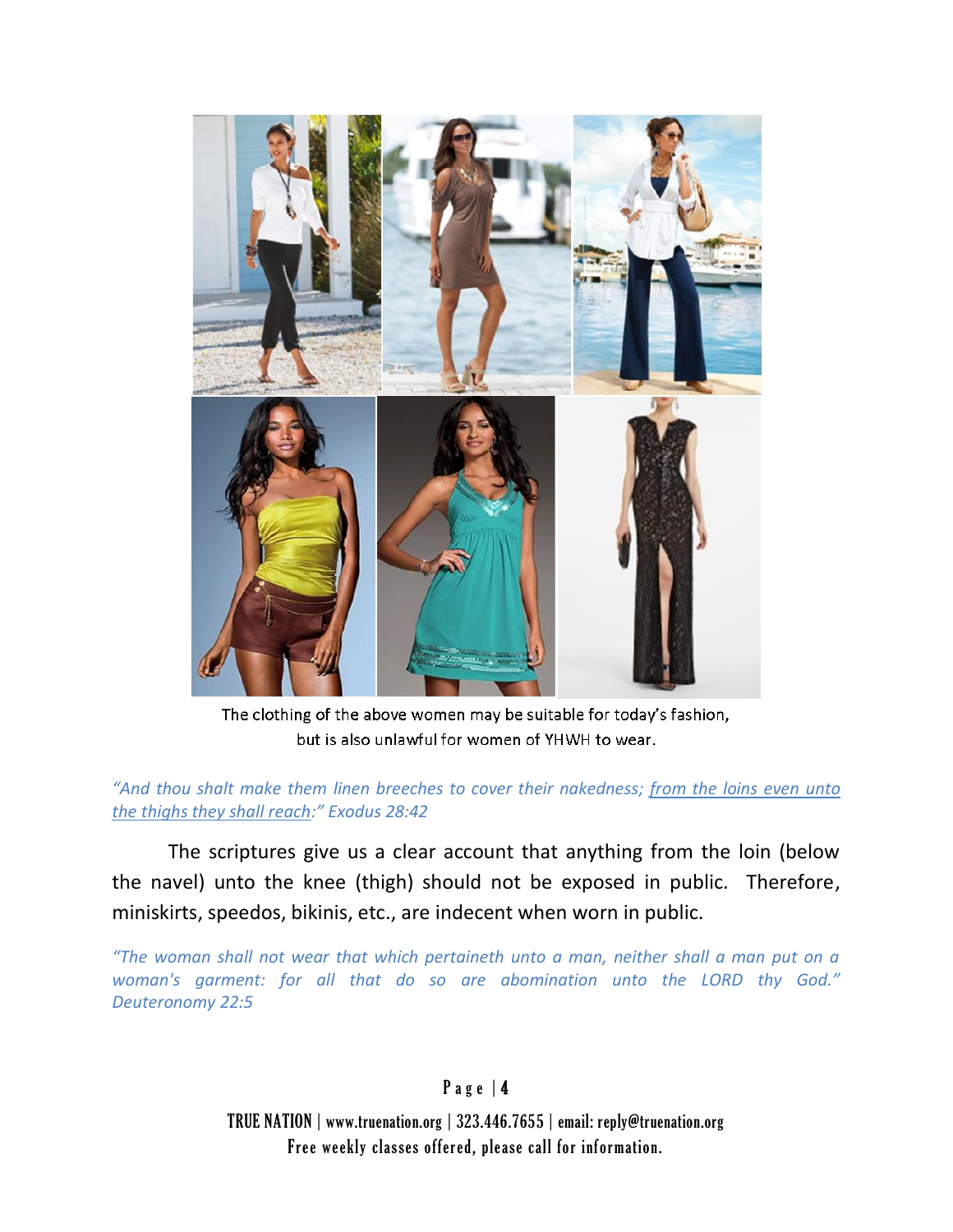Another abomination that is rapidly growing is known as "cross-dressing" in which women dress as men and men dress as women. The scriptures teach that such an act is completely unlawful. Women please keep in mind that pants were created for MEN and should be avoided. Just as it has become acceptable in today's society for men to dress in women's clothing known as "DRAG," women have also been given the liberty to wear men's clothing such as pants, army fatigues, etc. However, these acts are sin in the eyes of YHWH.



Women who wear pants and other masculine clothing are in violation of God's law. Men that desire to wear women's clothing for any reason is also unlawful. Those that question if the laws of God should be followed, please download the article "The Laws of God Must Be Kept".

It is important to know how to serve and obey our creator in ALL things, in doing so we assure unto ourselves salvation and eternal life. Here are a few examples of clothing that is in compliance to YHWH's laws.